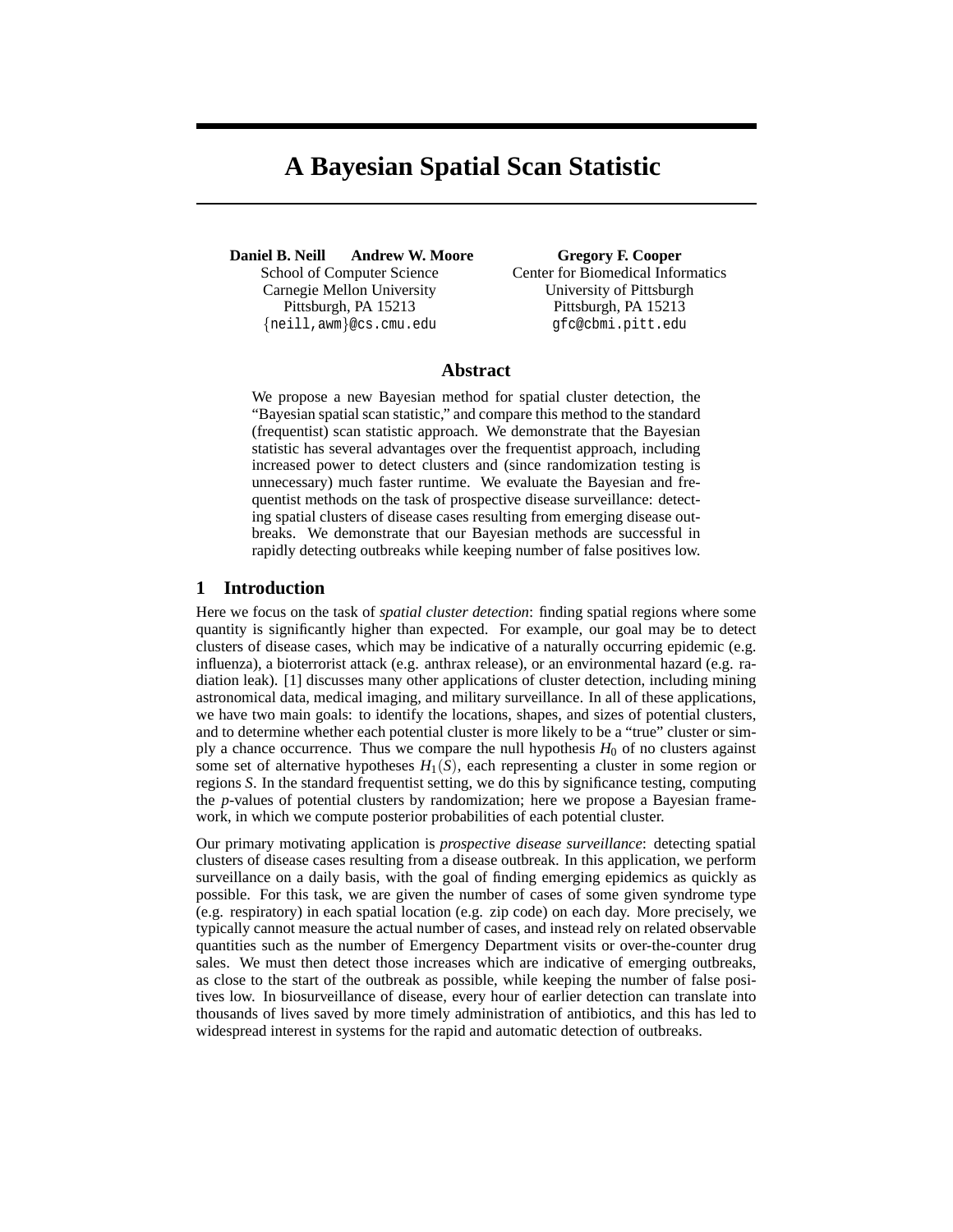In this spatial surveillance setting, each day we have data collected for a set of discrete spatial locations *s<sup>i</sup>* . For each location *s<sup>i</sup>* , we have a *count c<sup>i</sup>* (e.g. number of disease cases), and an underlying *baseline b<sup>i</sup>* . The baseline may correspond to the underlying *population* at risk, or may be an estimate of the expected value of the count (e.g. derived from the time series of previous count data). Our goal, then, is to find if there is any spatial region *S* (set of locations  $s_i$ ) for which the counts are significantly higher than expected, given the baselines. For simplicity, we assume here (as in [2]) that the locations  $s_i$  are aggregated to a uniform, two-dimensional,  $N \times N$  grid G, and we search over the set of rectangular regions  $S \subseteq G$ . This allows us to search both compact and elongated regions, allowing detection of elongated disease clusters resulting from dispersal of pathogens by wind or water.

#### **1.1 The frequentist scan statistic**

One of the most important statistical tools for cluster detection is Kulldorff's *spatial scan statistic* [3-4]. This method searches over a given set of spatial regions, finding those regions which maximize a likelihood ratio statistic and thus are most likely to be generated under the alternative hypothesis of clustering rather than the null hypothesis of no clustering. Randomization testing is used to compute the *p*-value of each detected region, correctly adjusting for multiple hypothesis testing, and thus we can both identify potential clusters and determine whether they are significant. Kulldorff's framework assumes that counts *c<sub>i</sub>* are Poisson distributed with  $c_i \sim Po(qb_i)$ , where  $b_i$  represents the (known) census population of cell *s<sup>i</sup>* and *q* is the (unknown) underlying disease rate. Then the goal of the scan statistic is to find regions where the disease rate is higher inside the region than outside. The statistic used for this is the likelihood ratio  $F(S) = \frac{P(Data | H_1(S))}{P(Data | H_0)}$ , where the null hypothesis  $H_0$  assumes a uniform disease rate  $q = q_{all}$ . Under  $H_1(S)$ , we assume that *q* = *q*<sub>*in*</sub> for all *s*<sub>*i*</sub> ∈ *S*, and *q* = *q*<sub>*out*</sub> for all *s*<sub>*i*</sub> ∈ *G*−*S*, for some constants *q*<sub>*in*</sub> > *q*<sub>*out*</sub>. From this, we can derive an expression for  $F(S)$  using maximum likelihood estimates of  $q_{in}$ , *q*<sub>out</sub>, and *q*<sub>all</sub>:  $F(S) = (\frac{C_{in}}{B_{in}})^{C_{in}}(\frac{C_{out}}{B_{out}})^{C_{out}}(\frac{C_{all}}{B_{all}})$  $\frac{C_{all}}{B_{all}}$ ) <sup>-*C*</sup><sup>*all*</sup>, if  $\frac{C_{in}}{B_{in}} > \frac{C_{out}}{B_{out}}$ , and  $F(S) = 1$  otherwise. In this expression, we have  $C_{in} = \sum_{S} c_i$ ,  $C_{out} = \sum_{G-S} c_i$ ,  $C_{all} = \sum_{G} c_i$ , and similarly for the baselines  $B_{in} = \sum_{S} b_{i}$ ,  $B_{out} = \sum_{G-S} b_{i}$ , and  $B_{all} = \sum_{G} b_{i}$ .

Once we have found the highest scoring region  $S^* = \arg \max_{S} F(S)$  of grid *G*, and its score  $F^* = F(S^*)$ , we must still determine the statistical significance of this region by randomization testing. To do so, we randomly create a large number *R* of replica grids by sampling under the null hypothesis  $c_i \sim Po(q_{\text{all}}b_i)$ , and find the highest scoring region and its score for each replica grid. Then the *p*-value of  $S^*$  is  $\frac{R_{beat}+1}{R+1}$ , where  $R_{beat}$  is the number of replicas  $G'$  with  $F^*$  higher than the original grid. If this *p*-value is less than some threshold (e.g. 0.05), we can conclude that the discovered region is unlikely to have occurred by chance, and is thus a significant spatial cluster; otherwise, no significant clusters exist.

The frequentist scan statistic is a useful tool for cluster detection, and is commonly used in the public health community for detection of disease outbreaks. However, there are three main disadvantages to this approach. First, it is difficult to make use of any prior information that we may have, for example, our prior beliefs about the size of a potential outbreak and its impact on disease rate. Second, the accuracy of this technique is highly dependent on the correctness of our maximum likelihood parameter estimates. As a result, the model is prone to parameter overfitting, and may lose detection power in practice because of model misspecification. Finally, the frequentist scan statistic is very time consuming, and may be computationally infeasible for large datasets. A naive approach requires searching over all rectangular regions, both for the original grid and for each replica grid. Since there are  $O(N^4)$  rectangles to search for an  $N \times N$  grid, the total computation time is  $O(RN^4)$ , where  $R = 1000$  is a typical number of replications. In past work [5, 2, 6], we have shown how to reduce this computation time by a factor of 20-2000x through use of the "fast spatial" scan" algorithm; nevertheless, we must still perform this faster search both for the original grid and for each replica.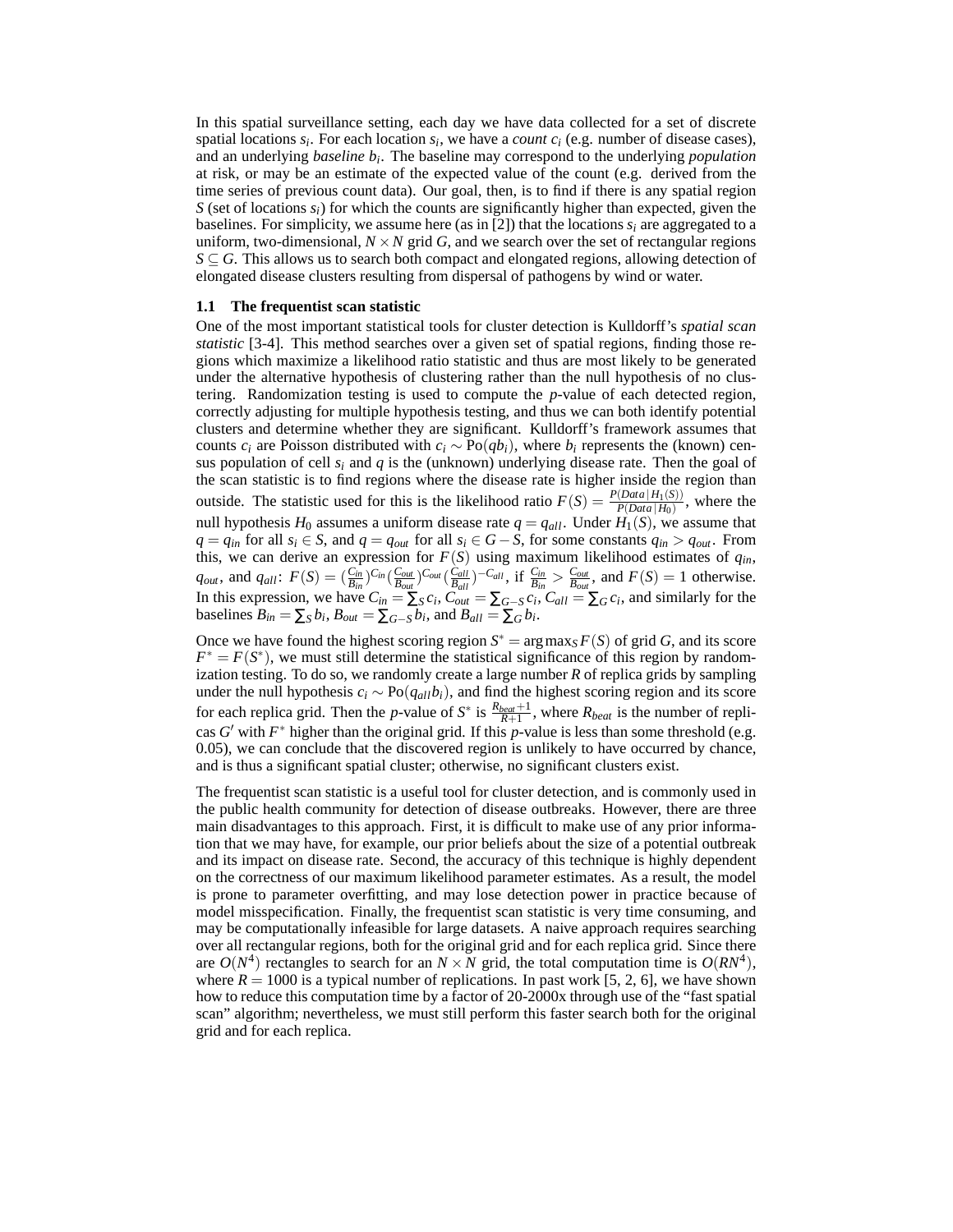We propose to remedy these problems through the use of a Bayesian spatial scan statistic. First, our Bayesian model makes use of prior information about the likelihood, size, and impact of an outbreak. If these priors are chosen well, we should achieve better detection power than the frequentist approach. Second, the Bayesian method uses a *marginal likelihood* approach, averaging over possible values of the model parameters *qin*, *qout*, and *qall*, rather than relying on maximum likelihood estimates of these parameters. This makes the model more flexible and less prone to overfitting, and reduces the potential impact of model misspecification. Finally, under the Bayesian model there is no need for randomization testing, and (since we need only to search the original grid) even a naive search can be performed relatively quickly. We now present the Bayesian spatial scan statistic, and then compare it to the frequentist approach on the task of detecting simulated disease epidemics.

#### **2 The Bayesian scan statistic**

Here we consider the natural Bayesian extension of Kulldorff's scan statistic, moving from a Poisson to a conjugate Gamma-Poisson model. Bayesian Gamma-Poisson models are a common representation for count data in epidemiology, and have been used in disease mapping by Clayton and Kaldor [7], Mollié [8], and others. In disease mapping, the effect of the Gamma prior is to produce a spatially smoothed map of disease rates; here we instead focus on computing the posterior probabilities, allowing us to determine the likelihood that an outbreak has occurred, and to estimate the location and size of potential outbreaks.

For the Bayesian spatial scan, as in the frequentist approach, we wish to compare the null hypothesis  $H_0$  of no clusters to the set of alternative hypotheses  $H_1(S)$ , each representing a cluster in some region *S*. As before, we assume Poisson likelihoods,  $c_i \sim Po(qb_i)$ . The difference is that we assume a hierarchical Bayesian model where the disease rates *qin*, *qout*, and *qall* are themselves drawn from Gamma distributions. Thus, under the null hypothesis *H*<sub>0</sub>, we have  $q = q_{all}$  for all  $s_i \in G$ , where  $q_{all} \sim Ga(\alpha_{all}, \beta_{all})$ . Under the alternative hypothesis  $H_1(S)$ , we have  $q = q_{in}$  for all  $s_i \in S$  and  $q = q_{out}$  for all  $s_i \in G - S$ , where we independently draw *qin* ∼ Ga(α*in*,β*in*) and *qout* ∼ Ga(α*out*,β*out*). We discuss how the α and β priors are chosen below. From this model, we can compute the posterior probabilities  $P(H_1(S)|D)$ of an outbreak in each region *S*, and the probability *P*(*H*<sup>0</sup> | *D*) that no outbreak has occurred, given dataset D:  $P(H_0 | D) = \frac{P(D | H_0)P(H_0)}{P(D)}$  and  $P(H_1(S) | D) = \frac{P(D | H_1(S))P(H_1(S))}{P(D)}$ , where  $P(D) = P(D|H_0)P(H_0) + \sum_{S} P(D|H_1(S))P(H_1(S))$ . We discuss the choice of prior probabilities  $P(H_0)$  and  $P(H_1(S))$  below. To compute the marginal likelihood of the data given each hypothesis, we must integrate over all possible values of the parameters (*qin*, *qout*, *qall*) weighted by their respective probabilities. Since we have chosen a conjugate prior, we can easily obtain a closed-form solution for these likelihoods:

$$
P(D | H_0) = \int P(q_{all} \sim Ga(\alpha_{all}, \beta_{all})) \prod_{s_i \in G} P(c_i \sim Po(q_{all}b_i)) dq_{all}
$$
  

$$
P(D | H_1(S)) = \int P(q_{in} \sim Ga(\alpha_{in}, \beta_{in})) \prod_{s_i \in S} P(c_i \sim Po(q_{in}b_i)) dq_{in}
$$
  

$$
\times \int P(q_{out} \sim Ga(\alpha_{out}, \beta_{out})) \prod_{s_i \in G-S} P(c_i \sim Po(q_{out}b_i)) dq_{out}
$$

Now, computing the integral, and letting  $C = \sum c_i$  and  $B = \sum b_i$ , we obtain:

$$
\int P(q \sim Ga(\alpha, \beta)) \prod_{s_i} P(c_i \sim Po(qb_i)) dq = \int \frac{\beta^{\alpha}}{\Gamma(\alpha)} q^{\alpha-1} e^{-\beta q} \prod_{s_i} \frac{(qb_i)^{c_i} e^{-qb_i}}{(c_i)!} dq \propto
$$
  

$$
\frac{\beta^{\alpha}}{\Gamma(\alpha)} \int q^{\alpha-1} e^{-\beta q} q^{\sum c_i} e^{-q\sum b_i} dq = \frac{\beta^{\alpha}}{\Gamma(\alpha)} \int q^{\alpha+C-1} e^{-(\beta+B)q} dq = \frac{\beta^{\alpha} \Gamma(\alpha+C)}{(\beta+B)^{\alpha+C} \Gamma(\alpha)}
$$

Thus we have the following expressions for the marginal likelihoods:  $P(D | H_0) \propto$ (β*all*) <sup>α</sup>*all* Γ(α*all*+*Call*)  $\frac{(\beta_{all})^{\alpha_{all}} \Gamma(\alpha_{all} + C_{all})}{(\beta_{all} + B_{all})^{\alpha_{all} + C_{all}} \Gamma(\alpha_{all})},$  and  $P(D | H_1(S)) \propto \frac{(\beta_{in})^{\alpha_{in}} \Gamma(\alpha_{in} + C_{in})}{(\beta_{in} + B_{in})^{\alpha_{in} + C_{in}} \Gamma(\alpha_{in} + C_{in})}$  $\frac{(\beta_{in})^{\alpha_{in}}\Gamma(\alpha_{in}+\bar{C}_{in})}{(\beta_{in}+\beta_{in})^{\alpha_{in}+\bar{C}_{in}}\Gamma(\alpha_{in})} \times \frac{(\beta_{out})^{\alpha_{out}}\Gamma(\alpha_{out}+\bar{C}_{out})}{(\beta_{out}+\beta_{out})^{\alpha_{out}+\bar{C}_{out}}\Gamma(\alpha_{out})}$  $\frac{(\mathsf{p}_{out})^{\neg \mathsf{out}} \mathsf{I} \left(\alpha_{out} + \mathsf{C}_{out}\right)}{(\beta_{out} + \mathsf{B}_{out})^{\alpha_{out} + \mathsf{C}_{out}} \Gamma(\alpha_{out})}.$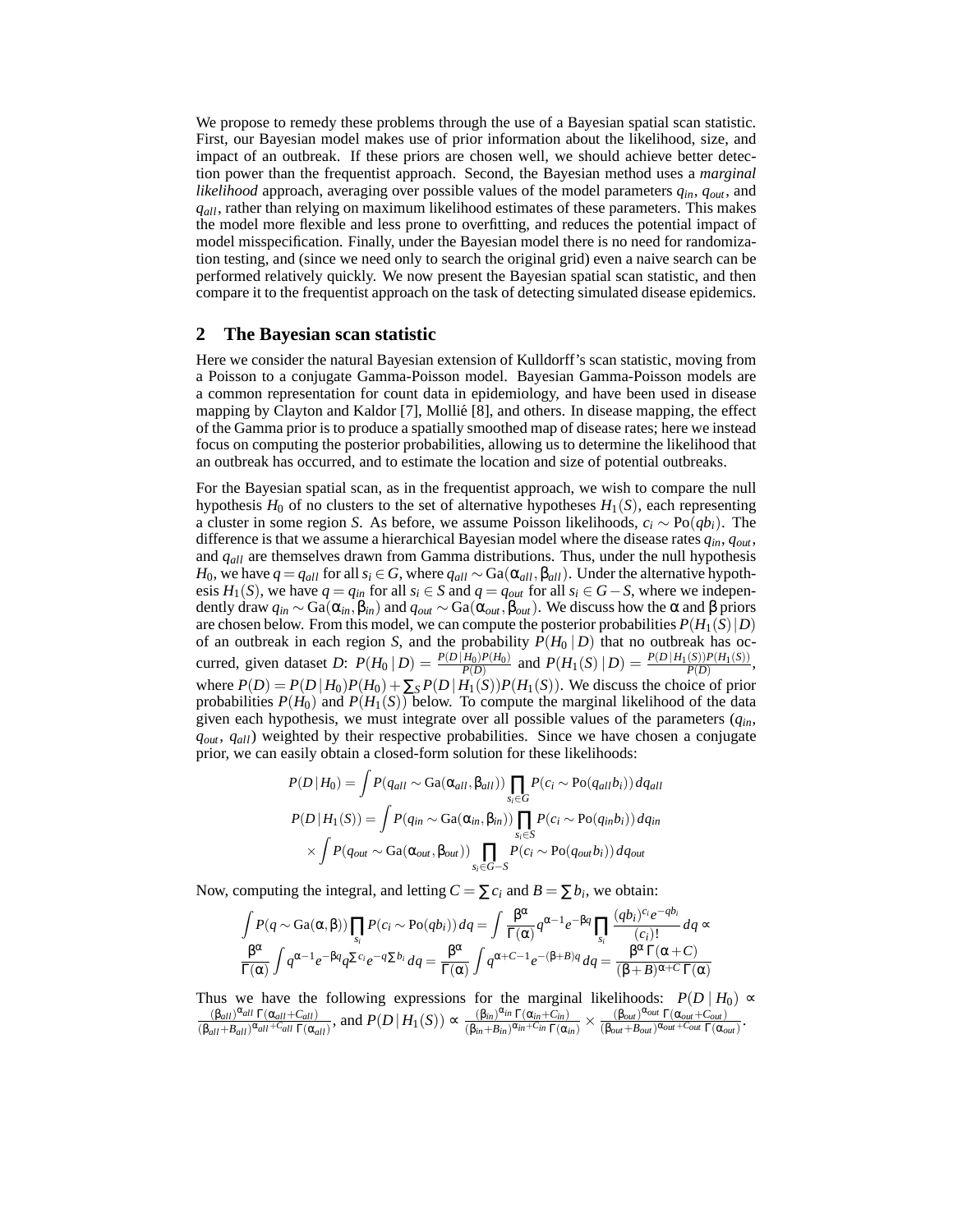The Bayesian spatial scan statistic can be computed simply by first calculating the score  $P(D | H_1(S)P(H_1(S))$  for each spatial region *S*, maintaining a list of regions ordered by score. We then calculate  $P(D | H_0)P(H_0)$ , and add this to the sum of all region scores, obtaining the probability of the data  $P(D)$ . Finally, we can compute the posterior probability  $P(H_1(S)|D) = \frac{P(D|H_1(S))P(H_1(S))}{P(D)}$  for each region, as well as  $P(H_0|D) = \frac{P(D|H_0)P(H_0)}{P(D)}$ . Then we can return all regions with non-negligible posterior probabilities, the posterior probability of each, and the overall probability of an outbreak. Note that no randomization testing is necessary, and thus overall complexity is proportional to number of regions searched, e.g.  $O(N^4)$  for searching over axis-aligned rectangles in an  $N \times N$  grid.

#### **2.1 Choosing priors**

One of the most challenging tasks in any Bayesian analysis is the choice of priors. For any region *S* that we examine, we must have values of the parameter priors  $\alpha_{in}(S)$ ,  $\beta_{in}(S)$ ,  $\alpha_{out}(S)$ , and  $\beta_{out}(S)$ , as well as the region prior probability  $P(H_1(S))$ . We must also choose the global parameter priors  $\alpha_{all}$  and  $\beta_{all}$ , as well as the "no outbreak" prior  $P(H_0)$ .

Here we consider the simple case of a uniform region prior, with a known prior probability of an outbreak  $P_1$ . In other words, if there is an outbreak, it is assumed to be equally likely to occur in any spatial region. Thus we have  $P(H_0) = 1 - P_1$ , and  $P(H_1(S)) = \frac{P_1}{N_{reg}}$ , where  $N_{reg}$  is the total number of regions searched. The parameter  $P_1$  can be obtained from historical data, estimated by human experts, or can simply be used to tune the sensitivity and specificity of the algorithm. The model can also be easily adapted to a non-uniform region prior, taking into account our prior beliefs about the size and shape of outbreaks.

For the parameter priors, we assume that we have access to a large number of days of past data, during which no outbreaks are known to have occurred. We can then obtain estimated values of the parameter priors under the null hypothesis by matching the moments of each Gamma distribution to their historical values. In other words, we set the expectation and variance of the Gamma distribution  $Ga(\alpha_{all}, \beta_{all})$  to the sample expectation and variance of  $\frac{C_{all}}{B_{all}}$  observed in past data:  $\frac{\alpha_{all}}{\beta_{all}} = E_{sample} \left[ \frac{C_{all}}{B_{all}} \right]$ , and  $\frac{\alpha_{all}}{\beta_{all}^2} = \text{Var}_{sample} \left[ \frac{C_{all}}{B_{all}} \right]$ . Solving for  $\alpha_{all}$  and  $\beta_{all}$ , we obtain  $\alpha_{all} =$  $\left(\mathrm{E}_{sample}\left[\frac{\mathit{C}_{all}}{\mathit{B}_{all}}\right]\right)^{2}$  $\frac{\text{Sample } [B_{all}]}{\text{Var}_{sample} [E_{all}]}$  and  $\beta_{all} =$  $\mathrm{E}_{\mathit{sample}}\Big[\frac{\mathrm{C}_{all}}{\mathrm{B}_{all}}\Big]$  $\frac{\sum_{sample} |B_{all}|}{\sum_{sample} \left[\frac{C_{all}}{B_{all}}\right]}$ .

The calculation of priors  $\alpha_{in}(S)$ ,  $\beta_{in}(S)$ ,  $\alpha_{out}(S)$ , and  $\beta_{out}(S)$  is identical except for two differences: first, we must condition on the region *S*, and second, we must assume the alternative hypothesis  $H_1(S)$  rather than the null hypothesis  $H_0$ . Repeating the above derivation for

the "out" parameters, we obtain 
$$
\alpha_{out}(S) = \frac{\left(E_{sample}\left[\frac{C_{out}(S)}{B_{out}(S)}\right]\right)^2}{Var_{sample}\left[\frac{C_{out}(S)}{B_{out}(S)}\right]}
$$
 and  $\beta_{out}(S) = \frac{E_{sample}\left[\frac{C_{out}(S)}{B_{out}(S)}\right]}{Var_{sample}\left[\frac{C_{out}(S)}{B_{out}(S)}\right]}$ ,

where  $C_{out}(S)$  and  $B_{out}(S)$  are respectively the total count  $\sum_{G-S} c_i$  and total baseline  $\sum_{G-S} b_i$ outside the region. Note that an outbreak in some region *S* does not affect the disease rate outside region *S*. Thus we can use the same values of α*out*(*S*) and β*out*(*S*) whether we are assuming the null hypothesis  $H_0$  or the alternative hypothesis  $H_1(S)$ .

On the other hand, the effect of an outbreak inside region *S* must be taken into account when computing  $\alpha_{in}(S)$  and  $\beta_{in}(S)$ ; since we assume that no outbreak has occurred in the past data, we cannot just use the sample mean and variance, but must consider what we expect these quantities to be in the event of an outbreak. We assume that the outbreak will increase  $q_{in}$  by a multiplicative factor *m*, thus multiplying the mean and variance of  $\frac{C_{in}}{B_{in}}$  by *m*. To account for this in the Gamma distribution  $Ga(\alpha_{in}, \beta_{in})$ , we multiply  $\alpha_{in}$  by *m* while leaving

$$
\beta_{in} \text{ unchanged. Thus we have } \alpha_{in}(S) = m \frac{\left(\mathrm{E}_{sample} \left[\frac{C_{in}(S)}{B_{in}(S)}\right]\right)^2}{\mathrm{Var}_{sample} \left[\frac{C_{in}(S)}{B_{in}(S)}\right]} \text{ and } \beta_{in}(S) = \frac{\mathrm{E}_{sample} \left[\frac{C_{in}(S)}{B_{in}(S)}\right]}{\mathrm{Var}_{sample} \left[\frac{C_{in}(S)}{B_{in}(S)}\right]},
$$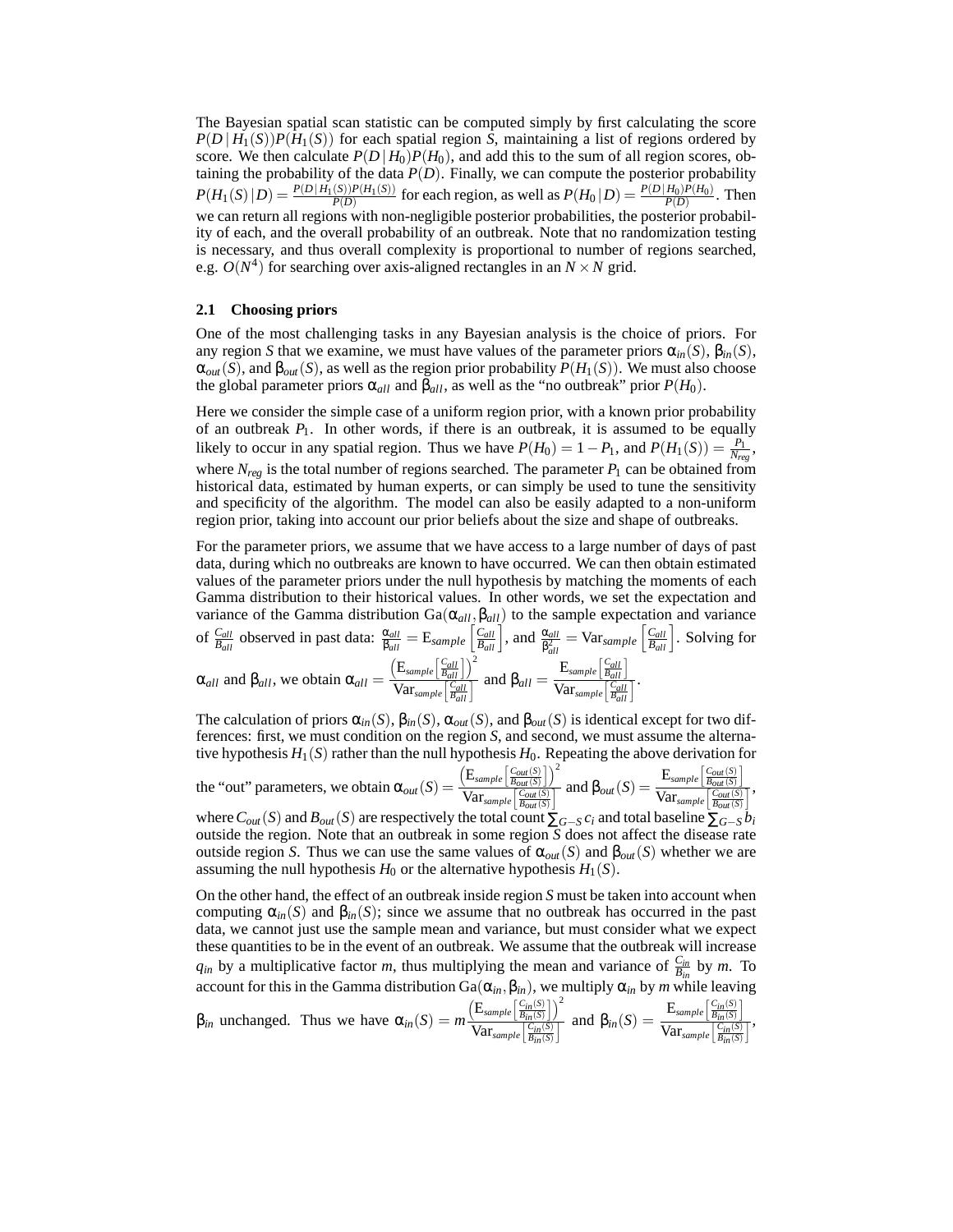where  $C_{in}(S) = \sum_{S} c_i$  and  $B_{in}(S) = \sum_{S} b_i$ . Since we typically do not know the exact value of *m*, here we use a discretized uniform distribution for *m*, ranging from  $m = 1...3$  at intervals of 0.2. Then scores can be calculated by averaging likelihoods over the distribution of *m*.

Finally, we consider how to deal with the case where the past values of the counts and baselines are not given. In this "blind Bayesian" (BBayes) case, we assume that counts are randomly generated under the null hypothesis  $c_i \sim Po(q_0b_i)$ , where  $q_0$  is the expected ratio of count to baseline under the null (for example,  $q_0 = 1$  if baselines are obtained by estimating the expected value of the count). Under this simple assumption, we can easily compute the expectation and variance of the ratio of count to baseline under the null hypothesis:  $E\left[\frac{C}{B}\right] = \frac{E[Po(q_0B)]}{B} = \frac{q_0B}{B} = q_0$ , and  $Var\left[\frac{C}{B}\right] = \frac{Var[Po(q_0B)]}{B^2} = \frac{q_0B}{B^2} = \frac{q_0}{B}$ . Thus we have  $\alpha = q_0B$  and  $\beta = B$  under the null hypothesis. This gives us  $\alpha_{all} = q_0B_{all}$ ,  $\beta_{all} =$  $B_{all}$ ,  $\alpha_{out}(S) = q_0 B_{out}(S)$ ,  $\beta_{out}(S) = B_{out}(S)$ ,  $\alpha_{in}(S) = mq_0 B_{in}(S)$ , and  $\beta_{in}(S) = B_{in}(S)$ . We can use a uniform distribution for *m* as before. In our empirical evaluation below, we consider both the Bayes and BBayes methods of generating parameter priors.

## **3 Results: detection power**

We evaluated the Bayesian and frequentist methods on two types of simulated respiratory outbreaks, injected into real Emergency Department and over-the-counter drug sales data for Allegheny County, Pennsylvania. All data were aggregated to the zip code level to ensure anonymity, giving the daily counts of respiratory ED cases and sales of OTC cough and cold medication in each of 88 zip codes for one year. The baseline (expected count) for each zip code was estimated using the mean count of the previous 28 days. Zip code centroids were mapped to a  $16 \times 16$  grid, and all rectangles up to  $8 \times 8$  were examined. We first considered simulated aerosol releases of inhalational anthrax (e.g. from a bioterrorist attack), generated by the Bayesian Aerosol Release Detector, or BARD [9]. The BARD simulator uses a Bayesian network model to determine the number of spores inhaled by individuals in affected areas, the resulting number and severity of anthrax cases, and the resulting number of respiratory ED cases on each day of the outbreak in each affected zip code. Our second type of outbreak was a simulated "Fictional Linear Onset Outbreak" (or "FLOO"), as in [10]. A FLOO $(\Delta, T)$  outbreak is a simple simulated outbreak with duration *T*, which generates *t*∆ cases in each affected zip code on day *t* of the outbreak (0 < *t* ≤ *T*/2), then generates *T*∆/2 cases per day for the remainder of the outbreak. Thus we have an outbreak where the number of cases ramps up linearly and then levels off. While this is clearly a less realistic outbreak than the BARD-simulated anthrax attack, it does have several advantages: most importantly, it allows us to precisely control the slope of the outbreak curve and examine how this affects our methods' detection ability.

To test detection power, a semi-synthetic testing framework similar to [10] was used: we first run our spatial scan statistic for each day of the last nine months of the year (the first three months are used only to estimate baselines and priors), and obtain the score  $F^*$  for each day. Then for each outbreak we wish to test, we inject that outbreak into the data, and obtain the score  $F^*(t)$  for each day  $t$  of the outbreak. By finding the proportion of baseline days with scores higher than  $F^*(t)$ , we can determine the proportion of false positives we would have to accept to detect the outbreak on day *t*. This allows us to compute, for any given level of false positives, what proportion of outbreaks can be detected, and the mean number of days to detection. We compare three methods of computing the score  $F^*$ : the frequentist method ( $F^*$  is the maximum likelihood ratio  $F(S)$  over all regions *S*), the Bayesian maximum method ( $F^*$  is the maximum posterior probability  $P(H_1(S) | D)$  over all regions *S*), and the Bayesian total method (*F*<sup>\*</sup> is the sum of posterior probabilities  $P(H_1(S)|D)$  over all regions *S*, i.e. total posterior probability of an outbreak). For the two Bayesian methods, we consider both Bayes and BBayes methods for calculating priors, thus giving us a total of five methods to compare (frequentist, Bayes max, BBayes max, Bayes tot, BBayes tot). In Table 1, we compare these methods with respect to proportion of outbreaks detected and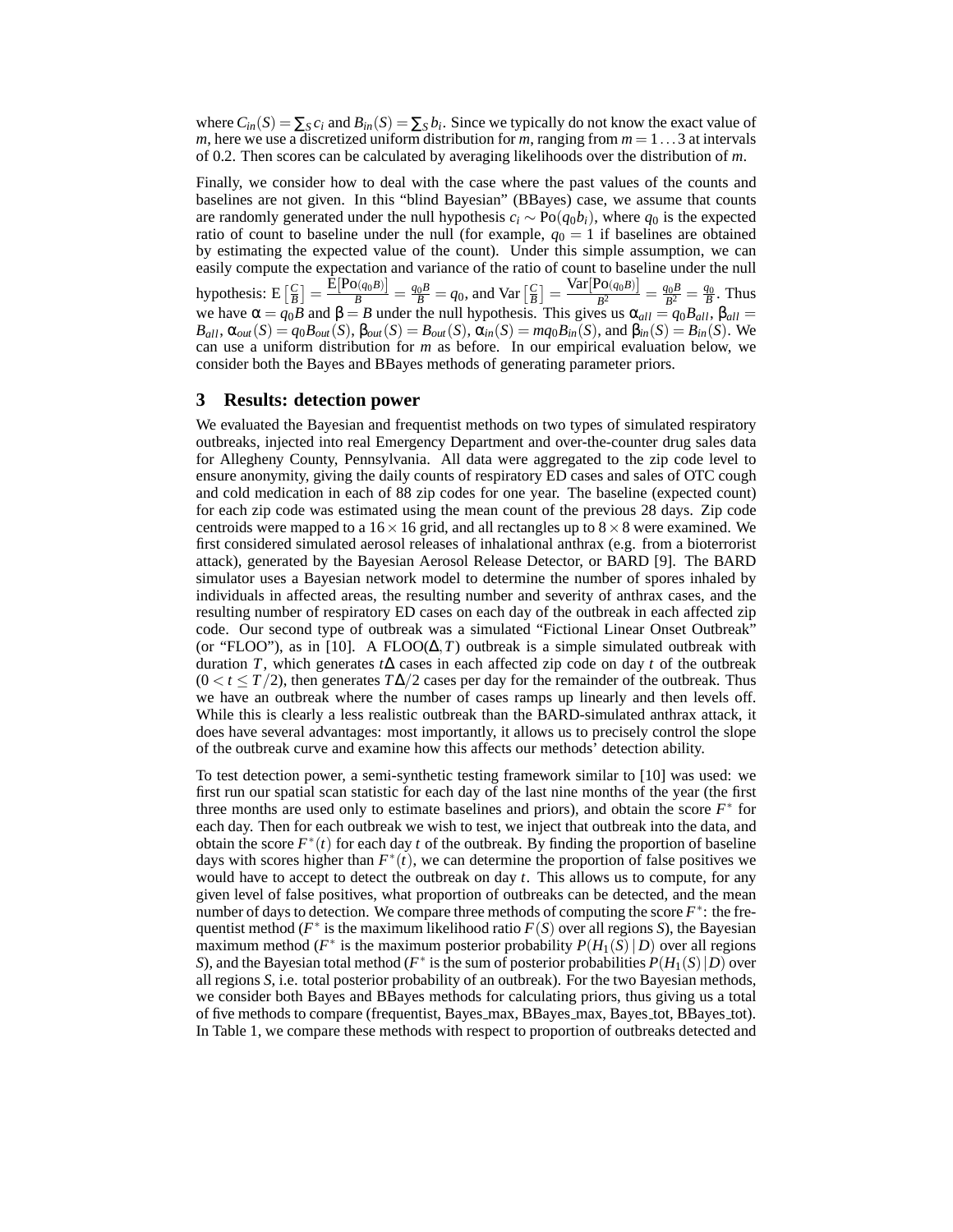|                   | FLOO ED   | FLOO ED   | FLOO ED   | BARD ED   | <b>BARD ED</b> | FLOO OTC  | FLOO OTC  |
|-------------------|-----------|-----------|-----------|-----------|----------------|-----------|-----------|
| method            | (4.14)    | (2,20)    | (1,20)    | (.125)    | (.016)         | (40.14)   | (25,20)   |
| frequentist       | 1.859     | 3.324     | 6.122     | 1.733     | 3.925          | 3.582     | 5.393     |
|                   | $(100\%)$ | $(100\%)$ | (96%)     | $(100\%)$ | (88%)          | $(100\%)$ | $(100\%)$ |
| Bayes max         | 1.740     | 2.875     | 5.043     | 1.600     | 3.755          | 5.455     | 7.588     |
|                   | $(100\%)$ | $(100\%)$ | $(100\%)$ | $(100\%)$ | (88%)          | (63%)     | (79%)     |
|                   |           |           |           |           |                |           |           |
| BBayes max        | 1.683     | 2.848     | 4.984     | 1.600     | 3.698          | 5.164     | 7.035     |
|                   | $(100\%)$ | $(100\%)$ | $(100\%)$ | $(100\%)$ | (88%)          | (65%)     | (77%)     |
| Bayes tot         | 1.882     | 3.195     | 5.777     | 1.633     | 3.811          | 3.475     | 5.195     |
|                   | $(100\%)$ | $(100\%)$ | $(100\%)$ | $(100\%)$ | (88%)          | $(100\%)$ | $(100\%)$ |
| <b>BBayes</b> tot | 1.840     | 3.180     | 5.672     | 1.617     | 3.792          | 4.380     | 6.929     |

Table 1: Days to detect and proportion of outbreaks detected, 1 false positive/month

mean number of days to detect, at a false positive rate of 1/month. Methods were evaluated on seven types of simulated outbreaks: three FLOO outbreaks on ED data, two FLOO outbreaks on OTC data, and two BARD outbreaks (with different amounts of anthrax release) on ED data. For each outbreak type, each method's performance was averaged over 100 or 250 simulated outbreaks for BARD or FLOO respectively.

In Table 1, we observe very different results for the ED and OTC datasets. For the five runs on ED data, all four Bayesian methods consistently detected outbreaks faster than the frequentist method. This difference was most evident for the more slowly growing (harder to detect) outbreaks, especially FLOO(1,20). Across all ED outbreaks, the Bayesian methods showed an average improvement of between 0.13 days (Bayes tot) and 0.43 days (BBayes max) as compared to the frequentist approach; "max" methods performed substantially better than "tot" methods, and "BBayes" methods performed slightly better than "Bayes" methods. For the two runs on OTC data, on the other hand, most of the Bayesian methods performed much worse (over 1 day slower) than the frequentist method. The exception was the Bayes tot method, which again outperformed the frequentist method by an average of 0.15 days. We believe that the main reason for these differing results is that the OTC data is much noisier than the ED data, and exhibits much stronger seasonal trends. As a result, our baseline estimates (using mean of the previous 28 days) are reasonably accurate for ED, but for OTC the baseline estimates will lag behind the seasonal trends (and thus, underestimate the expected counts for increasing trends and overestimate for decreasing trends). The BBayes methods, which assume  $E[C/B] = 1$  and thus rely heavily on the accuracy of baseline estimates, are not reasonable for OTC. On the other hand, the Bayes methods (which instead learn the priors from previous counts and baselines) can adjust for consistent misestimation of baselines and thus more accurately account for these seasonal trends. The "max" methods perform badly on the OTC data because a large number of baseline days have posterior probabilities close to 1; in this case, the maximum region posterior varies wildly from day to day, depending on how much of the total probability is assigned to a single region, and is not a reliable measure of whether an outbreak has occurred. The total posterior probability of an outbreak, on the other hand, will still be higher for outbreak than non-outbreak days, so the "tot" methods can perform well on OTC as well as ED data. Thus, our main result is that the Bayes tot method, which infers baselines from past counts and uses total posterior probability of an outbreak to decide when to sound the alarm, consistently outperforms the frequentist method for both ED and OTC datasets.

## **4 Results: computation time**

As noted above, the Bayesian spatial scan must search over all rectangular regions for the original grid only, while the frequentist scan (in order to calculate statistical significance by randomization) must also search over all rectangular regions for a large number (typically  $R = 1000$ ) of replica grids. Thus, as long as the search time per region is comparable for the Bayesian and frequentist methods, we expect the Bayesian approach to be approximately 1000x faster. In Table 2, we compare the run times of the Bayes, BBayes, and frequen-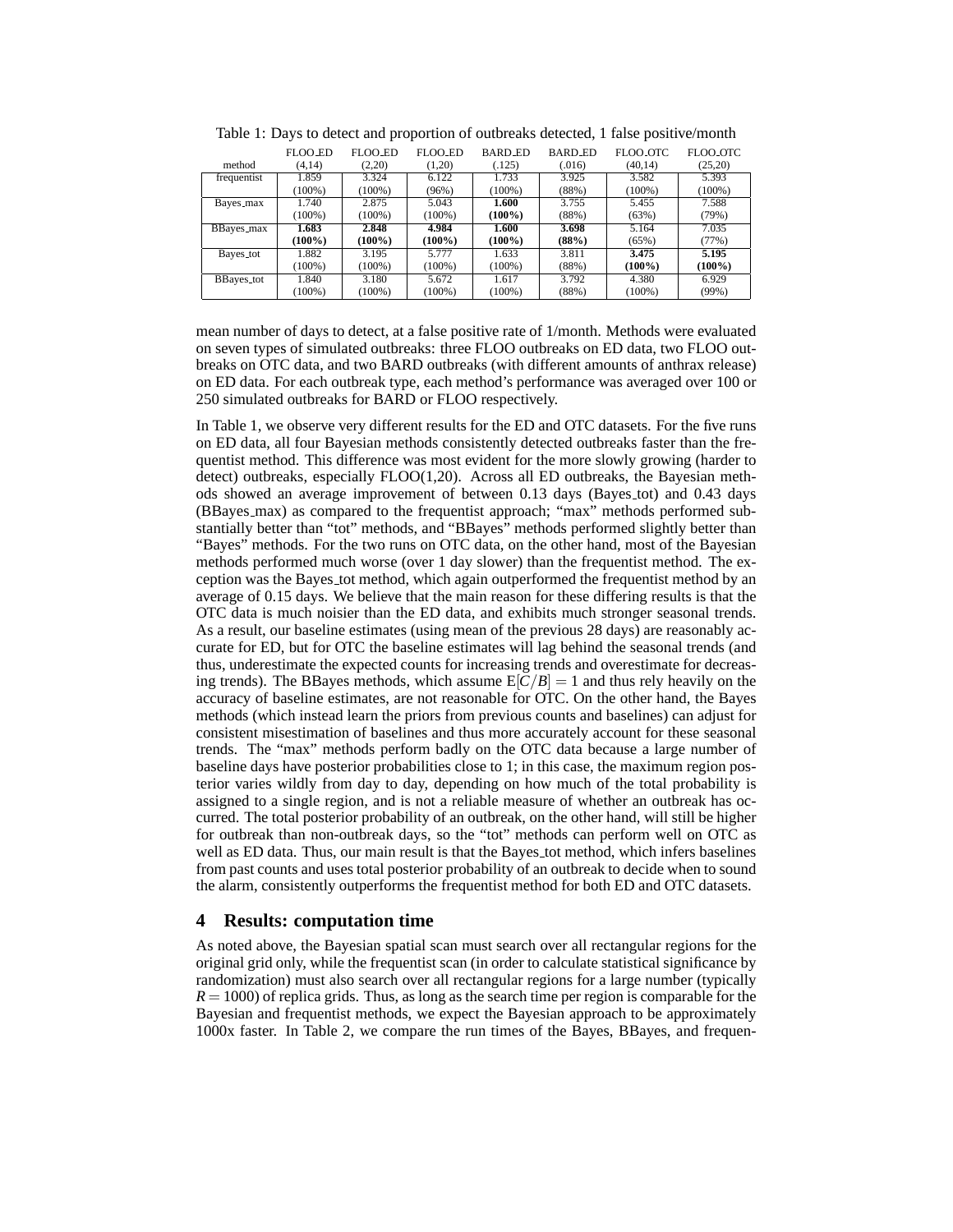| method              | $N = 16$           | $N = 32$            | $N = 64$           | $N = 128$        | $N = 256$         |
|---------------------|--------------------|---------------------|--------------------|------------------|-------------------|
| Bayes (naive)       | 0.7 <sub>sec</sub> | 10.8 <sub>sec</sub> | $2.8 \text{ min}$  | 44 min           | $12$ hrs          |
| BBayes (naive)      | 0.6 <sub>sec</sub> | $9.3 \text{ sec}$   | $2.4 \text{ min}$  | $37 \text{ min}$ | 10 <sub>hrs</sub> |
| frequentist (naive) | $12 \text{ min}$   | $2.9$ hrs           | 49 hrs             | $\sim$ 31 days   | $\sim$ 500 days   |
| frequentist (fast)  | 20 sec             | $1.8 \text{ min}$   | $10.7 \text{ min}$ | 77 min           | 10 <sub>hrs</sub> |

Table 2: Comparison of run times for varying grid size *N*

tist methods for searching a single grid and calculating significance (*p*-values or posterior probabilities for the frequentist and Bayesian methods respectively), as a function of the grid size *N*. All rectangles up to size  $N/2$  were searched, and for the frequentist method  $R = 1000$  replications were performed. The results confirm our intuition: the Bayesian methods are 900-1200x faster than the frequentist approach, for all values of *N* tested. However, the frequentist approach can be accelerated dramatically using our "fast spatial scan" algorithm [2], a multiresolution search method which can find the highest scoring region of a grid while searching only a small subset of regions. Comparing the fast spatial scan to the Bayesian approach, we see that the fast spatial scan is slower than the Bayesian method for grid sizes up to  $N = 128$ , but slightly faster for  $N = 256$ . Thus we now have two options for making the spatial scan statistic computationally feasible for large grid sizes: to use the fast spatial scan to speed up the frequentist scan statistic, or to use the Bayesian scan statistics framework (in which case the naive algorithm is typically fast enough). For even larger grid sizes, it may be possible to extend the fast spatial scan to the Bayesian approach: this would give us the best of both worlds, searching only one grid, and using a fast algorithm to do so. We are currently investigating this potentially useful synthesis.

## **5 Discussion**

We have presented a Bayesian spatial scan statistic, and demonstrated several ways in which this method is preferable to the standard (frequentist) scan statistics approach. In Section 3, we demonstrated that the Bayesian method, with a relatively non-informative prior distribution, consistently outperforms the frequentist method with respect to detection power. Since the Bayesian framework allows us to easily incorporate prior information about size, shape, and impact of an outbreak, it is likely that we can achieve even better detection performance using more informative priors, e.g. obtained from experts in the domain. In Section 4, we demonstrated that the Bayesian spatial scan can be computed in much less time than the frequentist method, since randomization testing is unnecessary. This allows us to search large grid sizes using a naive search algorithm, and even larger grids might be searched by extending the fast spatial scan to the Bayesian framework.

We now consider three other arguments for use of the Bayesian spatial scan. First, the Bayesian method has easily interpretable results: it outputs the posterior probability that an outbreak has occurred, and the distribution of this probability over possible outbreak regions. This makes it easy for a user (e.g. public health official) to decide whether to investigate each potential outbreak based on the costs of false positives and false negatives; this type of decision analysis cannot be done easily in the frequentist framework. Another useful result of the Bayesian method is that we can compute a "map" of the posterior probabilities of an outbreak in each grid cell, by summing the posterior probabilities  $P(H_1(S)|D)$ of all regions containing that cell. This technique allows us to deal with the case where the posterior probability mass is spread among many regions, by observing cells which are common to most or all of these regions. We give an example of such a map below:

Figure 1: Output of Bayesian spatial scan on baseline OTC data, 1/30/05. Cell shading is based on posterior probability of an outbreak in that cell, ranging from white (0%) to black (100%). The bold rectangle represents the most likely region (posterior probability 12.27%) and the darkest cell is the most likely cell (total posterior probability 86.57%). Total posterior probability of an outbreak is 86.61%.